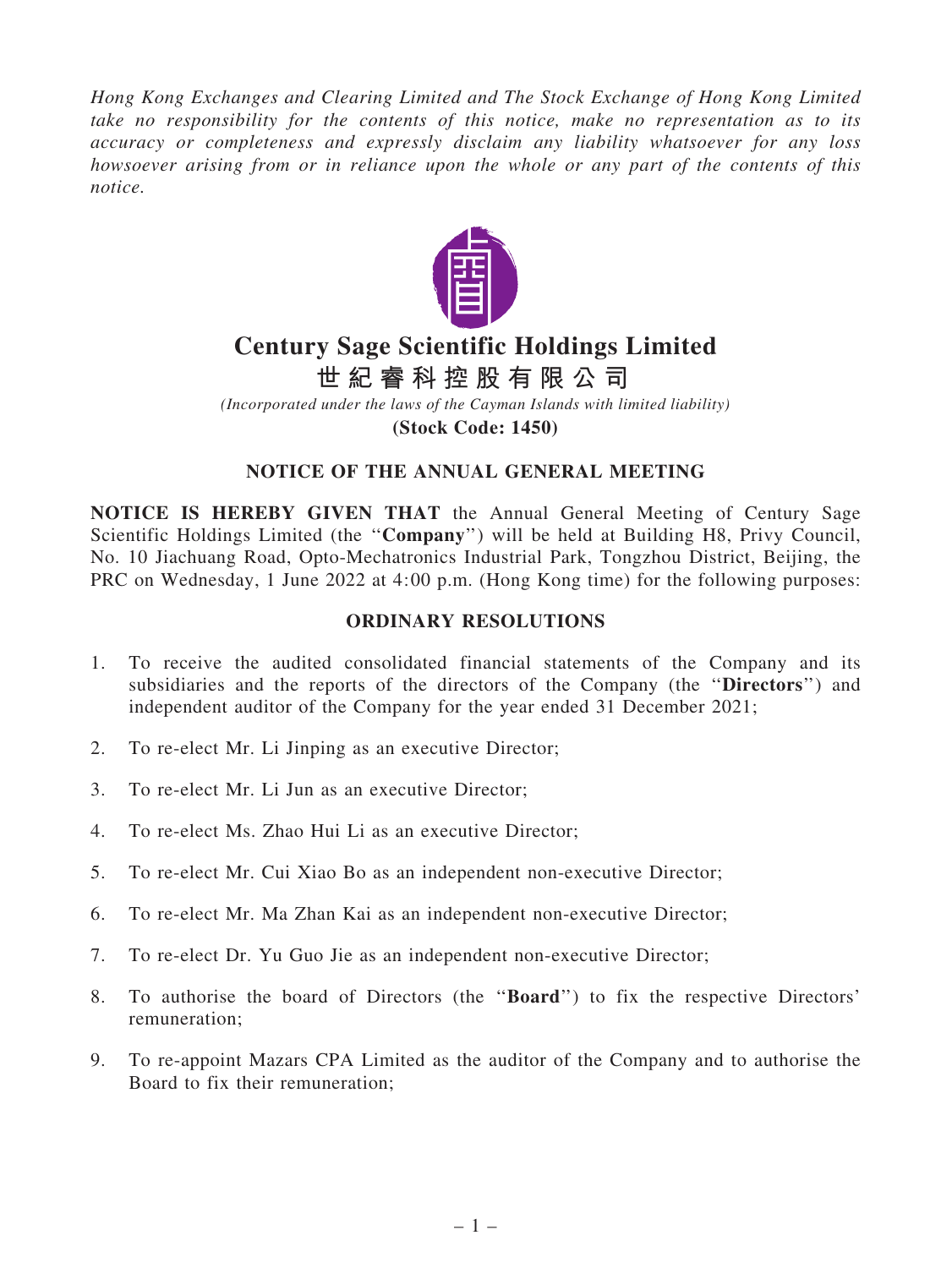10. To consider and, if thought fit, pass with or without amendments, the following resolution as an ordinary resolution:

## ''THAT:

- (a) subject to paragraph (b) below, a general mandate be and is hereby generally and unconditionally given to the directors of the Company to exercise during the Relevant Period (as defined below) all the powers of the Company to repurchase its shares in accordance with all applicable laws, rules and regulations;
- (b) the total number of shares of the Company to be repurchased pursuant to the mandate in paragraph (a) above shall not exceed 10% of the total number of issued shares of the Company as at the date of passing of this resolution, and if any subsequent consolidation or subdivision of shares is conducted, the maximum number of shares that may be repurchased under the mandate in paragraph (a) above as a percentage of the total number of issued shares at the date immediately before and after such consolidation or subdivision shall be the same; and
- (c) for the purposes of this resolution, ''Relevant Period'' means the period from the passing of this resolution until whichever is the earliest of:
	- (i) the conclusion of the next annual general meeting of the Company;
	- (ii) the expiration of the period within which the next annual general meeting of the Company is required by the articles of association of the Company or any applicable laws to be held; and
	- (iii) the date on which the authority set out in this resolution is revoked or varied by an ordinary resolution passed by the shareholders of the Company in general meeting.'';
- 11. To consider and, if thought fit, pass with or without amendments, the following resolution as an ordinary resolution:

#### ''THAT:

- (a) subject to paragraph (c) below, a general mandate be and is hereby generally and unconditionally given to the directors of the Company during the Relevant Period (as defined below) to allot, issue and deal with additional shares of the Company and to make or grant offers, agreements and options which might require the exercise of such powers;
- (b) the mandate in paragraph (a) above shall authorise the directors of the Company to make or grant offers, agreements and options during the Relevant Period which would or might require the exercise of such powers after the end of the Relevant Period;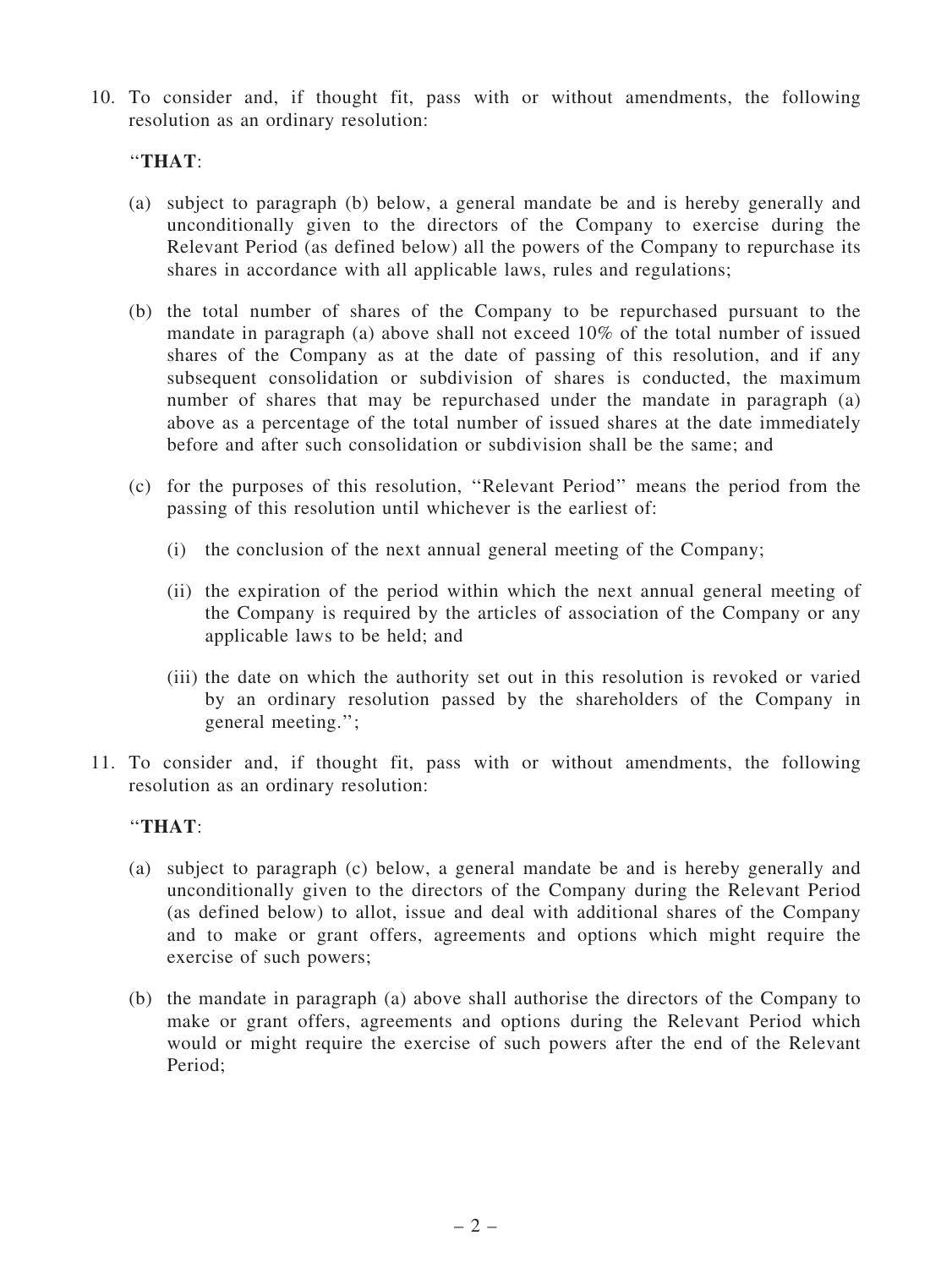- (c) the aggregate number of shares allotted and issued or agreed conditionally or unconditionally to be allotted and issued (whether pursuant to an option or otherwise) by the directors of the Company pursuant to the mandate in paragraph (a) above, otherwise than pursuant to:
	- (i) a Rights Issue (as defined below);
	- (ii) the exercise of options under a share option scheme of the Company; and
	- (iii) any scrip dividend scheme or similar arrangement providing for the allotment of shares of the Company in lieu of the whole or part of a dividend on shares of the Company in accordance with the articles of association of the Company; and
	- (iv) the exercise of the right of subscription or conversion under the terms of any securities which are convertible into shares of the Company and from time to time outstanding,

shall not exceed 20% of the total number of issued shares of the Company as at the date of passing of this resolution, and if any subsequent consolidation or subdivision of shares of the Company is conducted, the maximum number of shares of the Company that may be issued under the mandate in paragraph (a) above as a percentage of the total number of issued shares at the date immediately before and after such consolidation or subdivision shall be the same; and

- (d) for the purposes of this resolution, ''Relevant Period'' means the period from the passing of this resolution until whichever is the earliest of:
	- (i) the conclusion of the next annual general meeting of the Company;
	- (ii) the expiration of the period within which the next annual general meeting of the Company is required by the articles of association of the Company or any applicable laws to be held; and
	- (iii) the date on which the authority set out in this resolution is revoked or varied by an ordinary resolution passed by the shareholders of the Company in general meeting.

"Right Issue" means an offer of shares, or offer or issue of warrants, options or other securities giving rights to subscribe for shares open for a period fixed by the directors to holders of shares or any class thereof on the register on a fixed record date in proportion to their then holdings of such shares or class thereof (subject to such exclusions or other arrangements as the directors may deem necessary or expedient in relation to fractional entitlements or having regard to any restrictions or obligations under the laws of any relevant jurisdiction or the requirements of any recognized regulatory body or any stock exchange).'';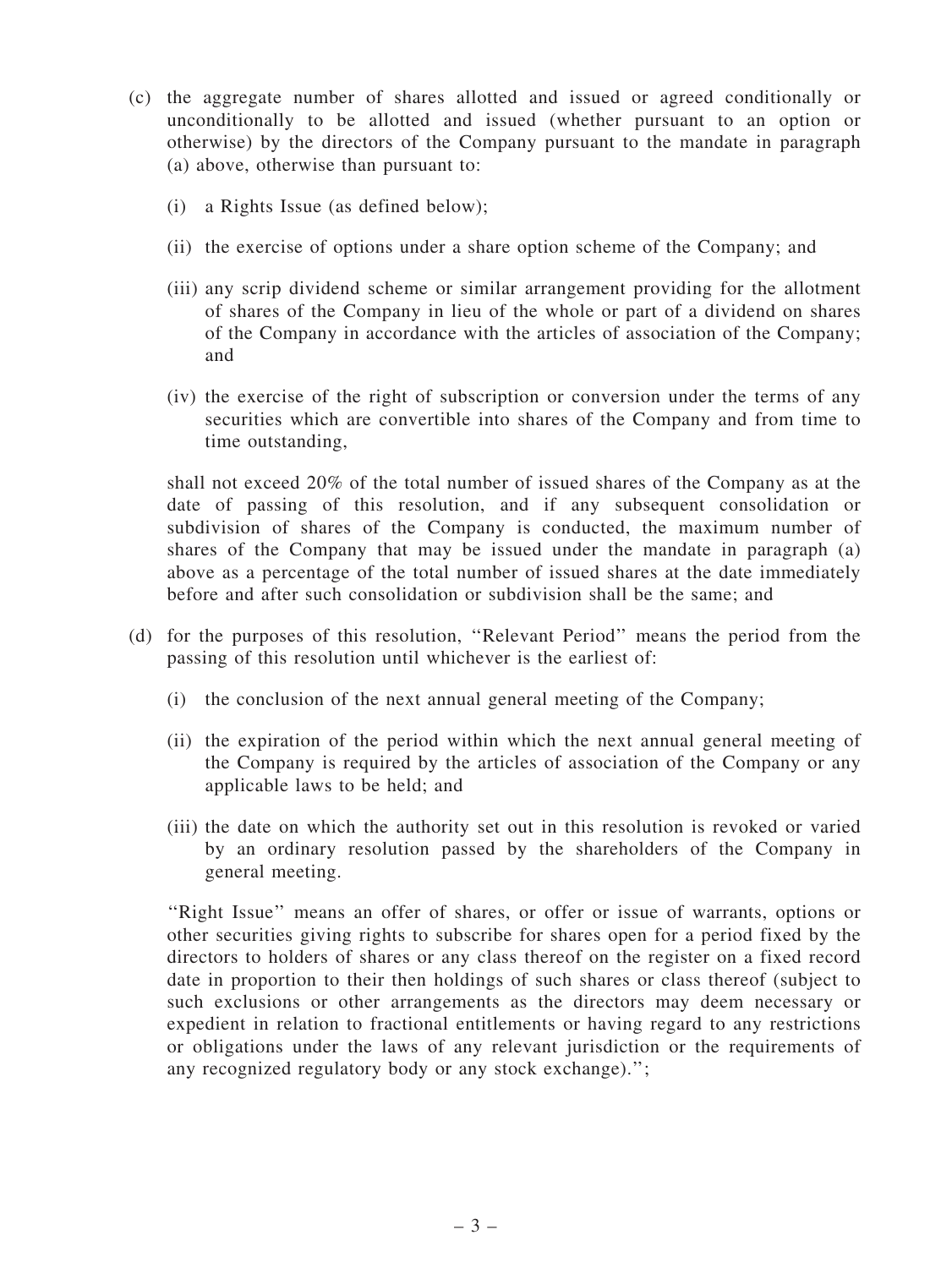12. To consider and, if thought fit, pass with or without amendments, the following resolution as an ordinary resolution:

''THAT conditional upon the passing of the resolutions set out in items 10 and 11 of the notice convening this meeting (the ''Notice''), the general mandate referred to in the resolution set out in item 11 of the Notice be and is hereby extended by the addition to the aggregate number of shares of the Company which may be allotted and issued or agreed conditionally or unconditionally to be allotted and issued by the directors of the Company pursuant to such general mandate of the total number of shares of the Company repurchased by the Company pursuant to the general mandate referred to in the resolution set out in item 10 of the Notice, provided that such amount shall not exceed 10% of the total number of issued shares of the Company as at the date of passing of this resolution.''; and

#### SPECIAL RESOLUTION

13. As special business to consider and, if thought fit, pass with or without amendments, the following resolution as a special resolution:

''THAT the memorandum of association and articles of association of the Company be amended in the manner as set out in the circular of the Company dated 25 April 2022 (the ''Circular''); and the amended and restated memorandum of association and articles of association of the Company in the form produced to the meeting, a copy of which has been produced to the meeting marked "A" and signed by the chairman of the annual general meeting for the purpose of identification, which consolidates all the proposed amendments mentioned in the Circular, be approved and adopted in substitution for and to the exclusion of the existing memorandum of association and articles of association of the Company with immediate effect after the close of the meeting and that any one of the Directors or company secretary of the Company be and is hereby authorised to do all things necessary to implement the adoption of the amended and restated memorandum of association and articles of association of the Company.''

> By order of the Board Century Sage Scientific Holdings Limited Lo Chi Sum *Chairman*

Hong Kong, 25 April 2022

*Notes:*

1. Any shareholder of the Company entitled to attend and vote at the above meeting is entitled to appoint a proxy/more than one proxy to attend and vote instead of him. A proxy need not be a shareholder of the Company. If more than one proxy is appointed, the number of shares in respect of which each such proxy so appointed must be specified in the relevant form of proxy.